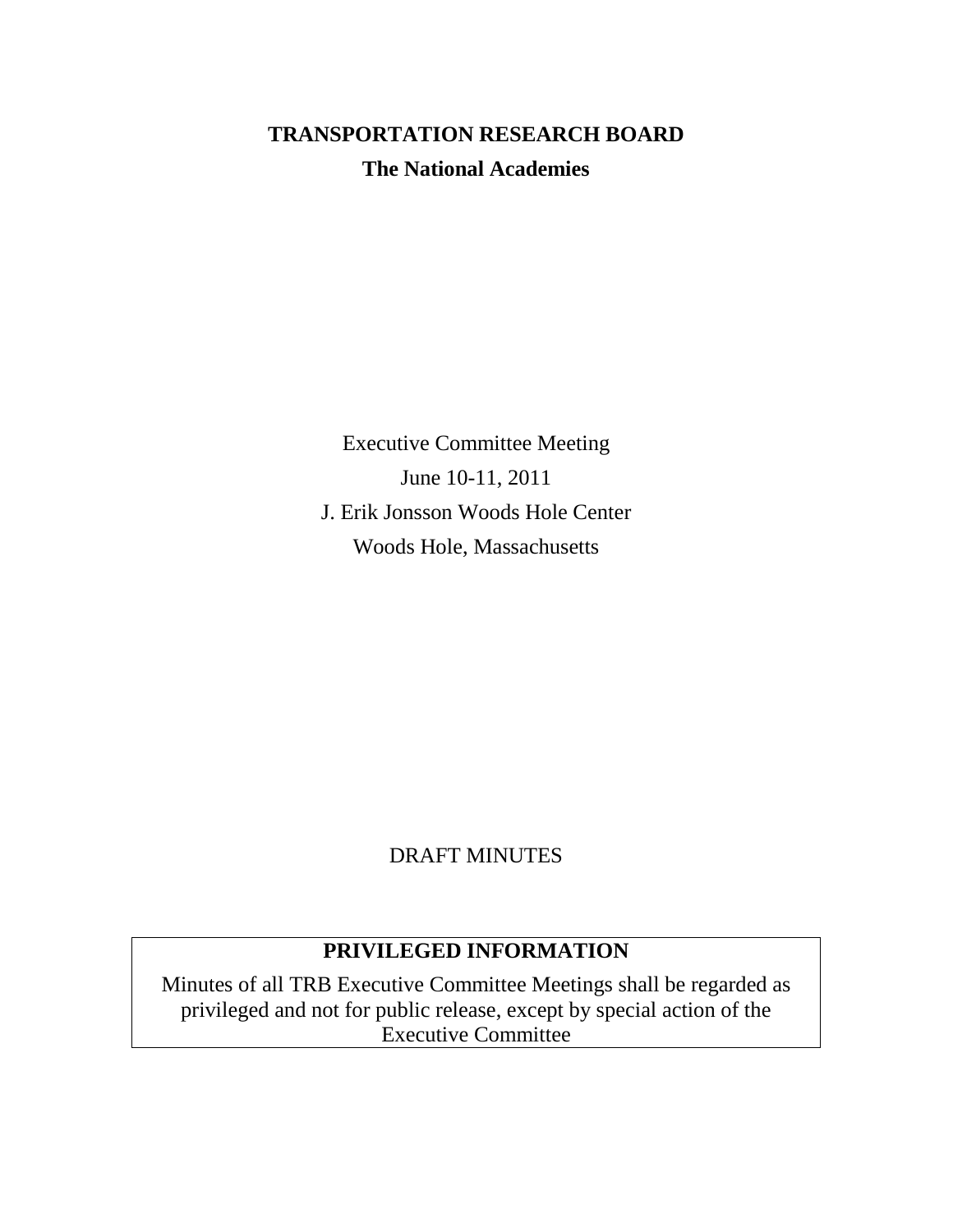#### TRANSPORTATION RESEARCH BOARD **Executive Committee Meeting and Policy Session Discussion Minutes** June 10-11, 2011 J. Erik Jonsson Woods Hole Center **Woods Hole, Massachusetts**

#### **Table of Contents**

| U.S. DEPARTMENT OF TRANSPORTATION'S REAUTHORIZATION PROPOSAL  10              |  |
|-------------------------------------------------------------------------------|--|
|                                                                               |  |
|                                                                               |  |
|                                                                               |  |
| POLICY SESSION: FINANCING AND FUNDING TRANSPORTATION IN A TRANSITION PERIOD   |  |
|                                                                               |  |
|                                                                               |  |
|                                                                               |  |
| POLICY SESSION: FINANCING AND FUNDING TRANSPORTATION IN A TRANSITIONAL PERIOD |  |
|                                                                               |  |
|                                                                               |  |
|                                                                               |  |
|                                                                               |  |
|                                                                               |  |
| TRB STUDIES ON TRAVEL DATA, AND ON EQUITY AND TRANSPORTATION FINANCE  14      |  |
|                                                                               |  |
|                                                                               |  |
|                                                                               |  |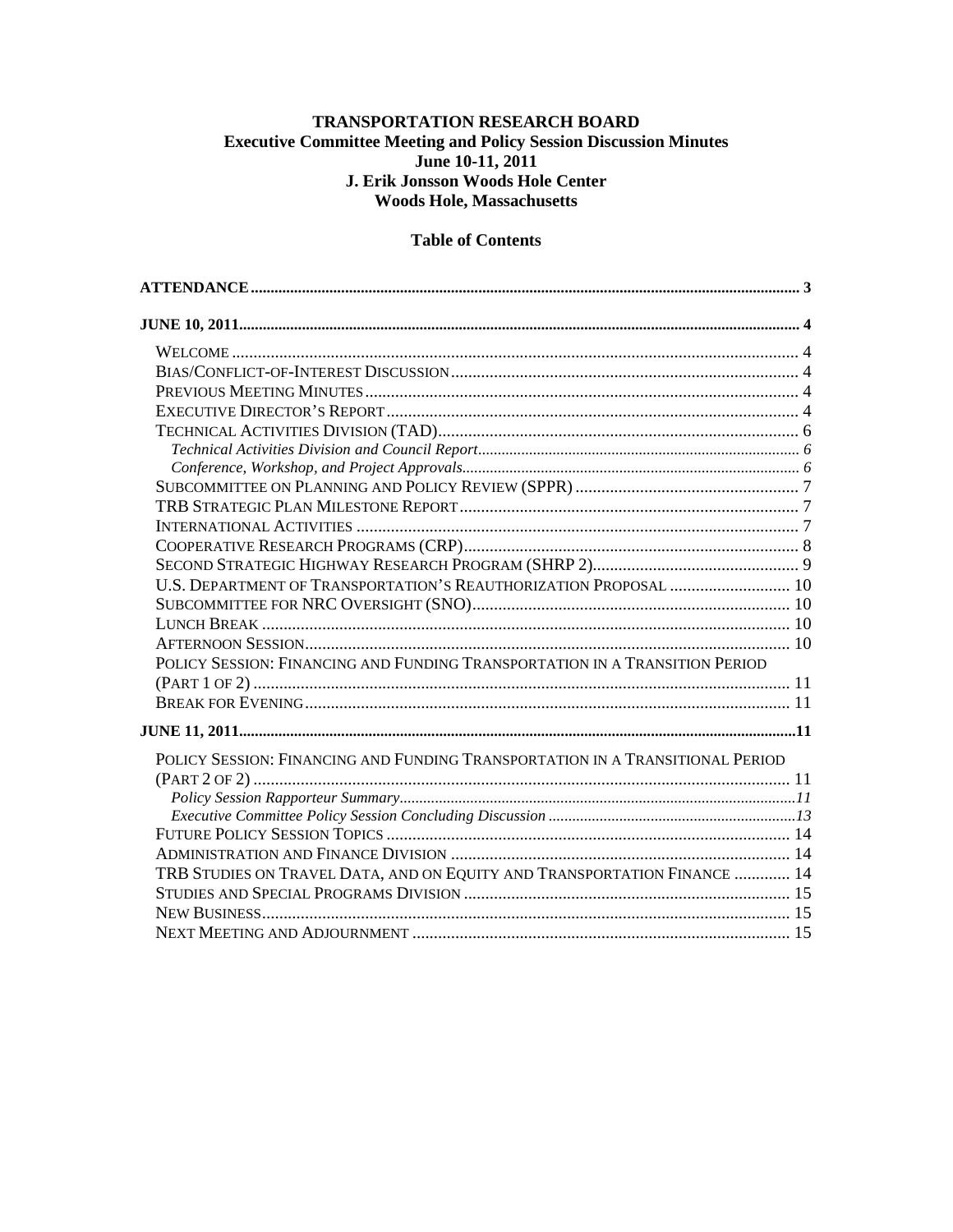#### **TRB Executive Committee Meeting Attendance June 10-11, 2011 Woods Hole, Massachusetts Attendance**

### <span id="page-2-0"></span>**EXECUTIVE COMMITTEE**

| Neil Pedersen             | Chair      |                          |                           |
|---------------------------|------------|--------------------------|---------------------------|
| Sandra Rosenbloom         | Vice Chair | <b>GUESTS</b>            |                           |
| Peter Appel               | Ex Officio | William Bronrott         | <b>FMCSA</b>              |
| <b>Barry Barker</b>       |            | Lisa Colbert             | <b>FTA</b>                |
| Deborah Butler            |            | Jane Garvey              | Meridiam Infrastructure   |
| William Clark             |            | Susan Irving             | GAO                       |
| <b>James Crites</b>       |            | Kevin Knight             | <b>USACE</b>              |
| John Gray                 | Ex Officio | Chung Liu                | <b>SCAQM</b>              |
| Michael Hancock           |            | Theresa McMillan         | <b>FTA</b>                |
| John Horsley              | Ex Officio | Greg Nadeau              | <b>FHWA</b>               |
| Michael Lewis             |            | Joseph Schofer           | Northwestern University   |
| <b>Susan Martinovich</b>  |            | Michael Trentacoste FHWA |                           |
| William Millar            | Ex Officio | Ronald Utt               | The Heritage Foundation   |
| <b>Michael Morris</b>     |            | Vincent Valdes           | <b>FTA</b>                |
| <b>Steven Scalzo</b>      |            | Asha Weinstein-          |                           |
| Gerry Schwartz            |            | Agrawal                  | San Jose State University |
| <b>Beverly Scott</b>      |            | Mark Yachmetz            | <b>FRA</b>                |
| David Seltzer             |            |                          |                           |
| Kumares Sinha             |            | <b>TRB STAFF</b>         |                           |
| <b>Thomas Sorel</b>       |            |                          |                           |
| Daniel Sperling           |            | Steve Andrle             |                           |
| Kirk Steudle              |            | Cindy Baker              |                           |
| Polly Trottenberg         | Ex Officio | Ann Brach                |                           |
| C. Michael Walton         |            | Stephen Godwin           |                           |
|                           |            | Neil Hawks               |                           |
| <b>MARINE BOARD CHAIR</b> |            | <b>Russell Houston</b>   |                           |
|                           |            | Christopher Jenks        |                           |

Malcolm McKinnon (by phone)

#### **TECHNICAL ACTIVITIES COUNCIL**

Katherine Turnbull Chair Ronald Knipling Peter Mandle Anthony Perl Peter Swan Steven Silkunas

Michael LaPlante Kimberly Fisher Mark Norman Suzanne Schneider Thomas Palmerlee Robert Skinner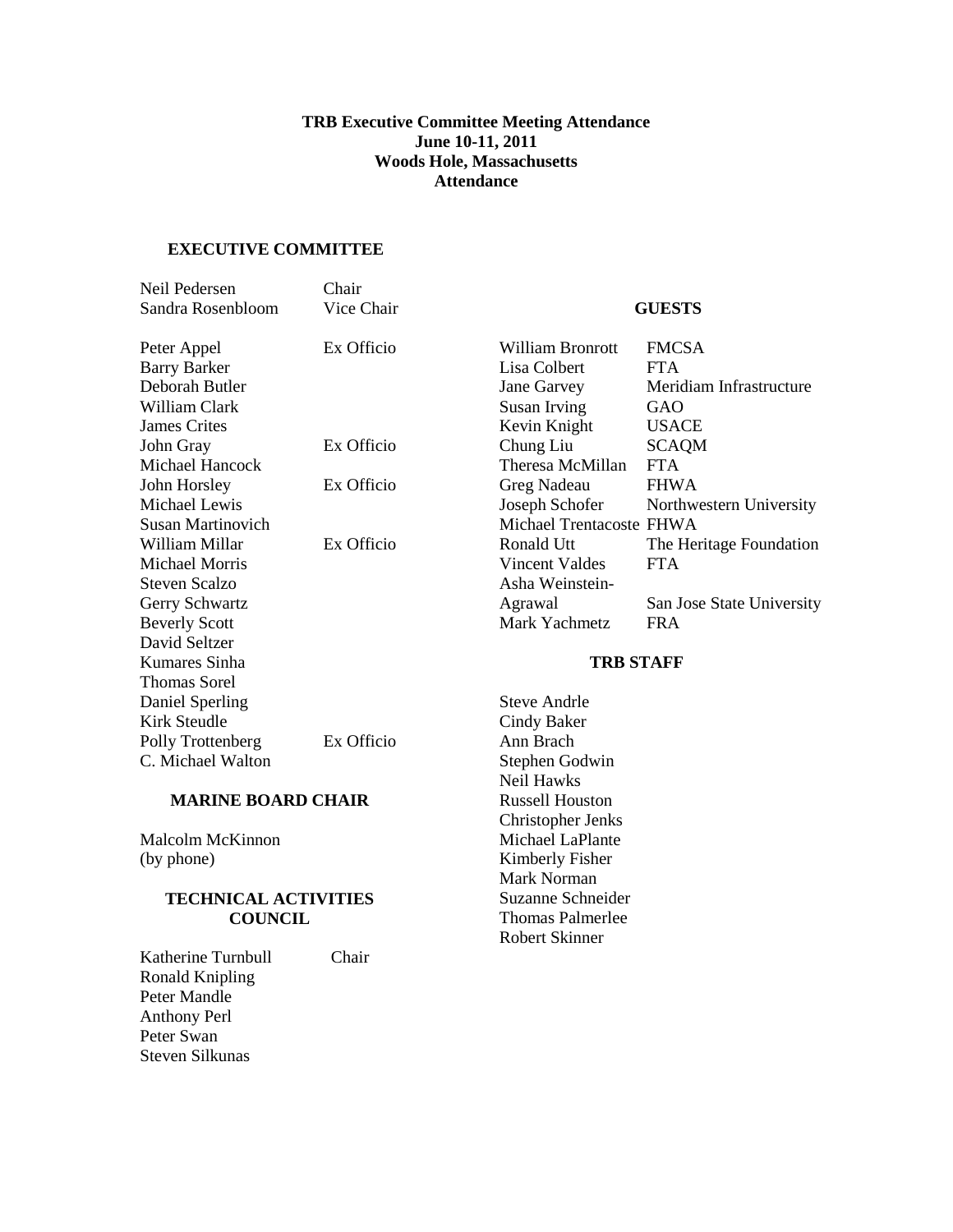# **TRANSPORTATION RESEARCH BOARD Executive Committee Meeting and Policy Session Minutes June 10-11, 2011**

#### **Woods Hole, Massachusetts**

<span id="page-3-0"></span>*Highlighted areas indicate Executive Committee action.*

### **June 10, 2011**

#### <span id="page-3-1"></span>**Welcome**

Transportation Research Board Executive Committee Chair Neil Pedersen called the meeting to order at approximately 8:30 a.m. Chairman Pedersen welcomed everyone in attendance. Selfintroductions were made. Pedersen announced that a nominating committee is being established to identify candidates to fill the seats of Executive Committee members whose terms will expire at the end of the year.

#### <span id="page-3-2"></span>**Bias/Conflict-of-Interest Discussion**

A bias/conflict-of-interest discussion was held, in which members of the Executive Committee were given the opportunity to disclose potential biases or conflicts of interest they could have related to areas that might be discussed at this or future Executive Committee meetings. No members reported any conflicts of interest related to the Executive Committee's duties.

#### <span id="page-3-3"></span>**Previous Meeting Minutes**

The minutes of the January 26-27, 2011, meeting of the Executive Committee were approved.

#### <span id="page-3-4"></span>**Executive Director's Report**

Robert Skinner provided a report on a number of items concerning TRB as detailed in the Executive Director's Report (Tab 2 of the agenda book). During his presentation, Skinner highlighted the following:

- TRB's Core Program is operating at the highest activity level ever.
- At the request of David Seltzer, TRB has produced a diagram that illustrates the sources of transportation research funding and how TRB fits into the picture. Please forward any feedback on the chart to Bob.
- Since the January meeting, TRB has released three policy studies and will be releasing three more in the next few months.
- The uncertainty concerning future federal transportation programs clouds the future of the cooperative research programs. The new rail program is awaiting the appointment of an oversight group by the U.S. Secretary of Transportation.
- SHRP 2 is transitioning to the pre-implementation phase of the program. The Renewal, Capacity, and Reliability focus areas are developing products, and in the Safety focus area the naturalistic driving study has been implemented.
- In terms of total visits to the National Academies' websites, only the National Academies Press receives more traffic than does TRB's site.
- Deb Butler will chair the selection committee for the Sharon D. Banks Award for Humanitarian Leadership in Transportation. Other members of the committee are Paula Hammond, Bill Millar, Kumares Sinha, and Michael Townes.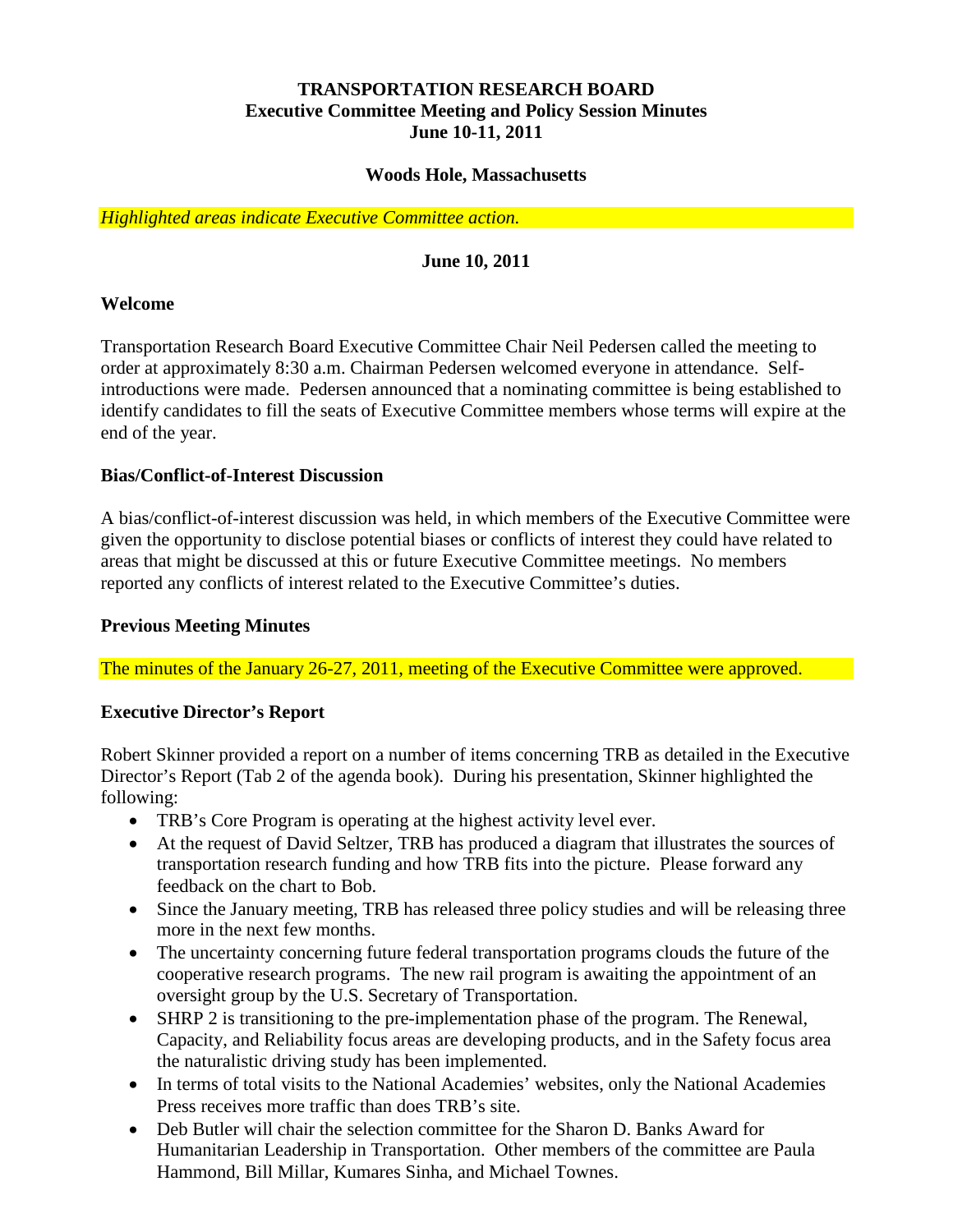- A resolution, authorized by the Executive Committee, recognizing Bill Colglazier's support for TRB during his 15 years as Executive Officer of the National Research Council will be presented to him at his retirement party in late June.
- Jewelene Richardson will be retiring this fall from TRB after more than 40 years of service. The Executive Committee approved a resolution expressing appreciation to Ms. Richardson for her outstanding service to TRB. *The resolution was subsequently presented to her during her retirement party in September.*
- Dr. Ralph Cicerone was reelected to serve a second six-year term as president of the National Academy of Sciences and chairman of the National Research Council.
- The restoration of the NAS Building on Constitution Avenue continues to be on schedule for completion in April 2012.
- The National Academies Press has begun placing virtually all of its publications on the web in a free, easily downloadable format. Those who download reports will need to register online.
- Selected reprints of articles that mention TRB studies and other activities are included in the briefing packet.
- This will be Bill Millar's last Executive Committee meeting as an ex officio member representing the American Public Transportation Association (APTA). Mr. Millar, who is retiring as APTA's President this fall, was recognized with a round of applause by his fellow Executive Committee members. He has also been recognized with the Thomas B. Deen Distinguished Lectureship by the Technical Activities Council. Mr. Millar will give his lecture on Monday, January 23, 2012, as part of the TRB  $91<sup>st</sup>$  Annual Meeting in Washington, D.C.
- <span id="page-4-0"></span>• Suzanne Schneider provided an update on TRB's Minority Student Fellows Pilot Program, which is intended to promote minority participation in transportation and in TRB. Now in its third year, the program provides financial assistance for minority students from a number of historically black colleges and universities and other minority-serving institutions to attend and present a research paper at the TRB Annual Meeting.
	- o Dr. Schneider noted that the 2010-2011 program was funded by TRB, the North Central Texas Council of Governments, and Parsons Brinckerhoff, Inc. She reported that given the success and growth of the program, additional funding support is need; she asked that members of the Executive Committee contact organizations in their areas that might be interested in becoming a sponsor. Sponsorship consists of supporting a fellow and the fellow's faculty mentor, and costs \$4,000.-\$5,000 *Subsequent to the meeting, the South Coast Air Quality Management District, California, became a sponsor.*
	- o Dr. Sandra Rosenbloom and Mr. Michael Morris endorsed the program and encouraged their colleagues to support the program and/or attempt to find organizations that would be interested in supporting it.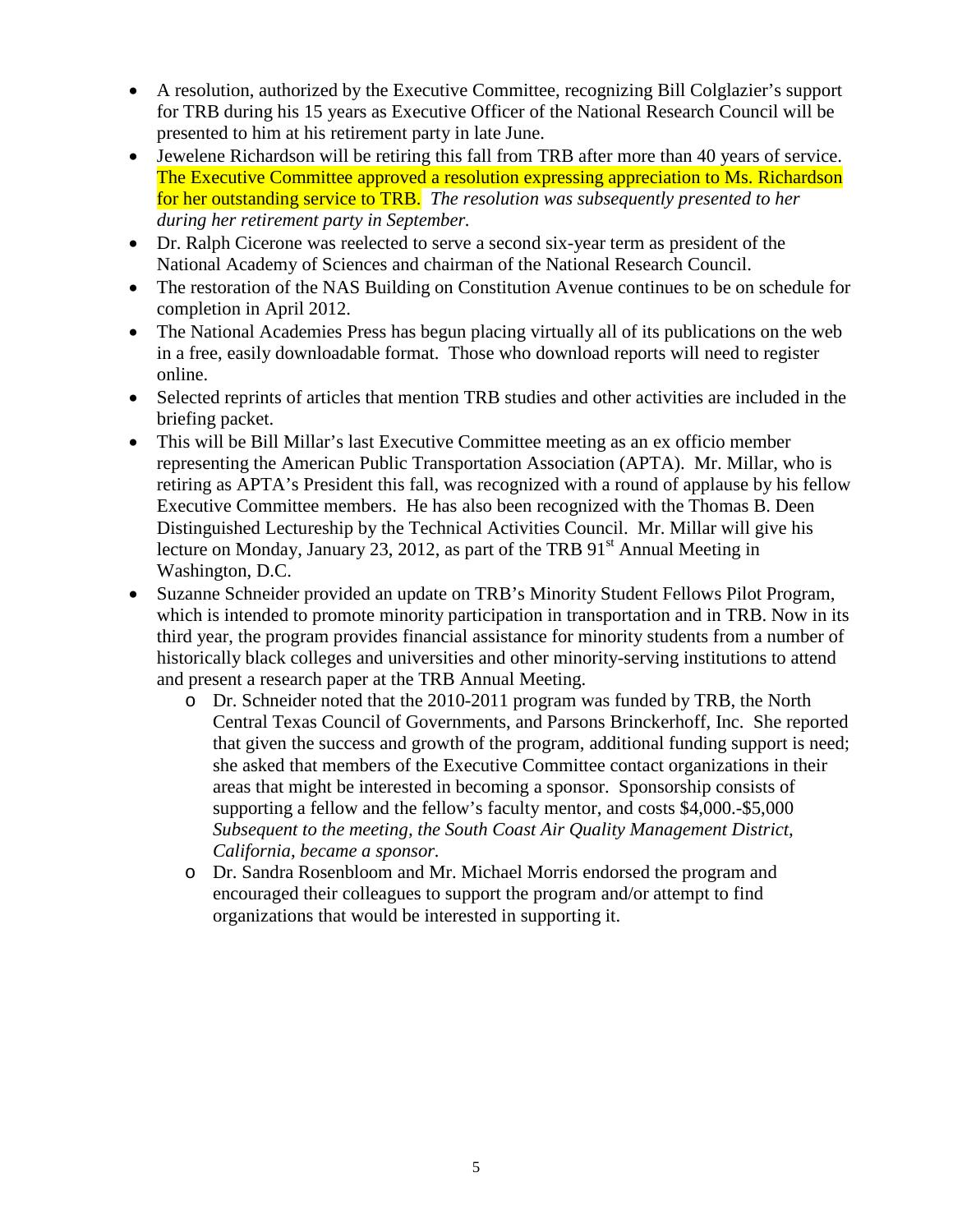# **Technical Activities Division (TAD)**

### <span id="page-5-0"></span>Technical Activities Division and Council Report

Dr. Katherine Turnbull and Mr. Mark Norman reported on activities of the Technical Activities Council (TAC) and Technical Activities Division as detailed in their report (Tab 4A of the agenda book). Their presentations highlighted the following:

- The TAC and the Conduct of Research Committee are working together to provide TRB standing committees with the knowledge and tools they need to identify research needs, increase the probability that research addressing these needs will be conducted, and disseminate information on relevant ongoing and completed research in a timely and effective manner.
- At its meeting yesterday, the TAC identified a series of opportunities and options for TRB, TAC, and its standing committees to consider as a means to raise the profile of transportation research in these challenging economic times.
- Dr. Turnbull is leading a review of TRB's standing committee membership structure. Items being reviewed include the number and categories of members, membership terms, rotation, and committee friends.
- TAC is working with its Group Executive Boards to provide more formal approaches to involve young transportation professionals and to provide them with opportunities to offer input into TRB deliberations that directly or indirectly affect them.
- 10,900 people attended the 2011 Annual Meeting and the papers, slides, and videos of select sessions were all included in the new TRB Annual Meeting Online portal.
- The spotlight theme for the 2012 Annual Meeting is "Transportation: Putting Innovation and People to Work."
- Under the category of enhancing state departments of transportation (DOTs) return on investment from TRB--TRB staff are visiting every state department of transportation in 2011; TRB has developed qualitative and quantitative information on what individual states receive from TRB; a webinar was held for state employees on communicating the value of research; TRB is testing alternative options for distribution of its publications to state DOT staff; and the TAC has established a new state DOT representative position on the TAC.

# <span id="page-5-1"></span>Conference, Workshop, and Project Approvals

The Executive Committee approved TRB sponsorship or cosponsorship of the following conferences:

- FAA/TRB Business and General Aviation Forecasting Workshop (sponsor)
- International Conference on Communications-Based Train Control (cosponsor)
- <span id="page-5-2"></span>•  $14<sup>th</sup>$  International Conference on Alkali-Aggregate Reactions (cosponsor)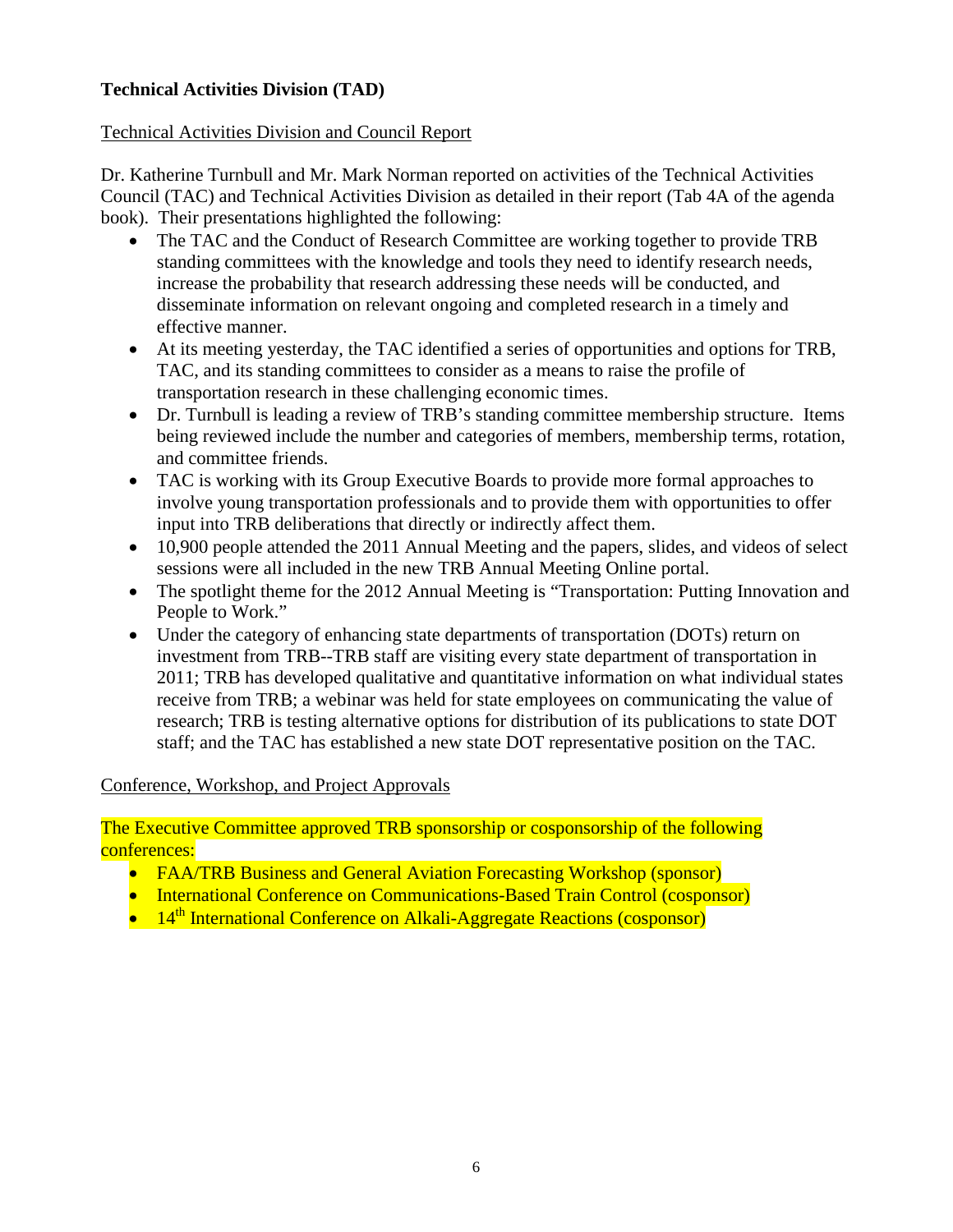# **Subcommittee on Planning and Policy Review (SPPR)**

Stephen Godwin presented the SPPR report in the absence of SPPR Chairman Dr. Adib Kanafani. Mr. Godwin described the role of the subcommittee (Tab 3B of the agenda book) as the group charged with providing guidance and input to TRB between meetings of the Executive Committee. He noted that the SPPR met on April 8, 2011, and he highlighted the following:

- The SPPR reviewed and approved several TRB sponsored and cosponsored conferences.
- As a result of a discussion about the schedule and process used to produce self-initiated policy studies, TRB will get more input from relevant experts on potential study scopes and approaches as a means to help conduct some studies more quickly.
- The SPPR will become more proactive in the future in identifying "hot" topics for policy sessions, which often spawn self-initiated studies.
- The SPPR concluded that it would be premature to begin a new round of strategic planning until the aviation and surface transportation reauthorizations are in place.

# <span id="page-6-0"></span>**TRB Strategic Plan Milestone Report**

In the absence of Dr. Kanafani, Dr. Schneider summarized the major activities being undertaken to implement the objectives of the TRB Strategic Plan, as detailed in her report (Tab 5A of the agenda book). During her presentation she highlighted the following items:

- The bold and italic items in the report highlight the most recent accomplishments in each area.
- An update of the plan has been put on hold based on the uncertainty surrounding the federal surface transportation and aviation reauthorization processes, as well as other political and economic uncertainties in the current climate.
- In the interim, the Executive Committee endorsed the concept that attention be given to longer-term strategic issues and to specific goals/objectives/action items that might be given special focus in the plan. At its April 2011 meeting the SPPR identified two areas for strategic review. Those areas are as follows:
	- o TRB's international presence and activities. This area will be addressed in the International Secretary's report by Sandi Rosenbloom.
	- o A strategic review of the structure, content, and business plan for the Transportation Research Record: Journal of the Transportation Research Board.
		- A review is being initiated that will explore TRR paper costs, options for future efficiencies, strategies for managing growth, approaches to addressing the needs of academics/researchers and practitioners, and the possibility of publishing separate journals.

# <span id="page-6-1"></span>**International Activities**

Dr. Sandra Rosenbloom provided a report to the Executive Committee as International Secretary. Highlights of Dr. Rosenbloom's presentation include the following:

• At the international forum in Leipzig, Germany, two weeks ago, attendees questioned her on ways to get TRB more involved in their activities. She was also asked why there were not more American industry representatives at the meeting. The international transportation research community appears to be looking for recognition that there is important research going on in Europe and that there are opportunities for collaboration between the United States and Europe.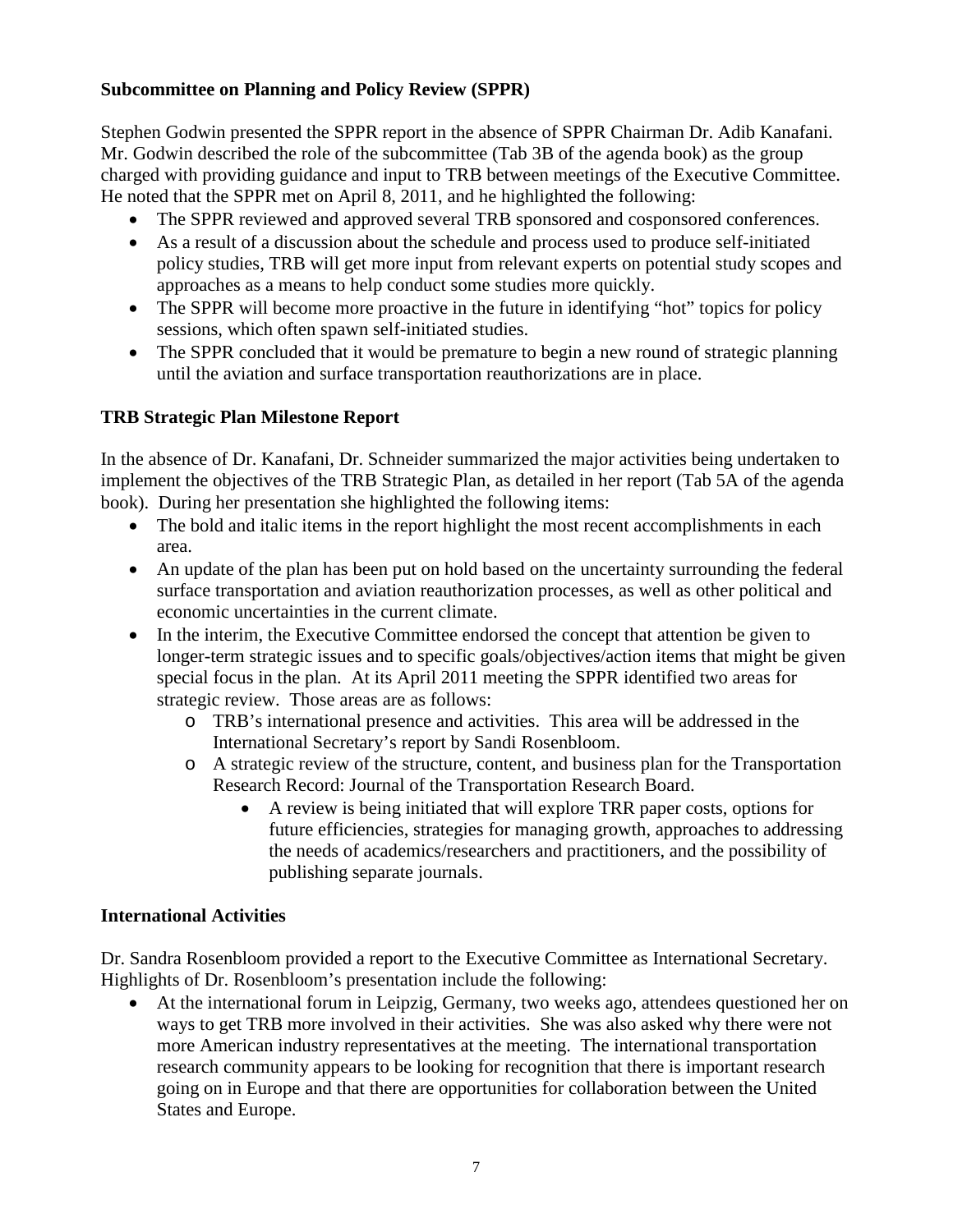- Tab 3C includes a list of objectives that were developed in 2004 and activities that have been developed to address these objectives.
- She drew attention to Objective 6 of the strategic plan for developing TRB's International Activities. It calls on bringing together a wide range of TRB stakeholders both within and outside the organization to discuss TRB's short- and long-term goals with regard to international engagement and collaborative research. Related to this item, TRB is going to conduct an internal review of the 2004 report to identify potential issues and concerns to be addressed at a one-day meeting in the fall. The meeting will be designed to set goals and priorities for the organization's international outreach and activates and to expand and modify the International Activities strategic plan.

# <span id="page-7-0"></span>**Cooperative Research Programs (CRP)**

Mr. Christopher Jenks provided a status report on the National Cooperative Highway Research Program (NCHRP), Transit Cooperative Research Program (TCRP), Airport Cooperative Research Program (ACRP), National Freight Cooperative Research Program (NFCRP), Hazardous Materials Cooperative Research Program (HMCRP), and the pending National Cooperative Rail Research Program (NCRRP), as detailed in the Cooperative Research Programs report (Tab 4D of the agenda book). In addition, he highlighted the following items:

- NCRRP The NCRRP FY 2010 grant for \$5 million has been approved, the U.S. Federal Railroad Administration and National Academy of Sciences Memorandum of Agreement on management of the program has been signed, and the U.S. Department of Transportation appointment of the NCRRP Governing Board is in process. The solicitation of potential research topics is under way and the first meeting of the NCRRP Governing Board is expected to take place in early 2012 to select initial projects.
- NCHRP Panels for FY 2012 projects are being formed with meetings scheduled to begin in August 2011. An NCHRP panel explored the possibility of NCHRP's participation in the European Road Association (ERA); however, ERA asked to defer pending the resolution of internal issues. Ad hoc arrangements are still possible. FHWA is working with state departments of transportation to obligate and transfer the individual NCHRP contributions. FY 2012 funding levels are uncertain and will depend on the terms of new legislation or further continuing resolutions on the Safe, Accountable, Flexible, and Efficient Transportation Equity Act: A Legacy for Users. The NCHRP staff will proceed cautiously with the implementation of the FY 2012 projects and make adjustments if necessary. The AASHTO Standing Committee on Research has funded a request in the FY 2012 NCHRP program for \$500,000 to assist in the coordination and implementation of the results from the existing 7 projects that are part of the 20-83 series looking at long-term strategic issues affecting the transportation industry. There are approximately 32 reports in the formal editing and publication process. TRB is working on several activities to commemorate the 50<sup>th</sup> anniversary of the NCHRP program in 2012.
- TCRP Research project statements (RFP) have been created for 9 FY 2011 projects. Second panel meetings to select contractors will be held in June and July. Solicitation and reminders for FY 2012 projects have distributed. Thirteen publications were released by TCRP in the January-May 2011 timeframe.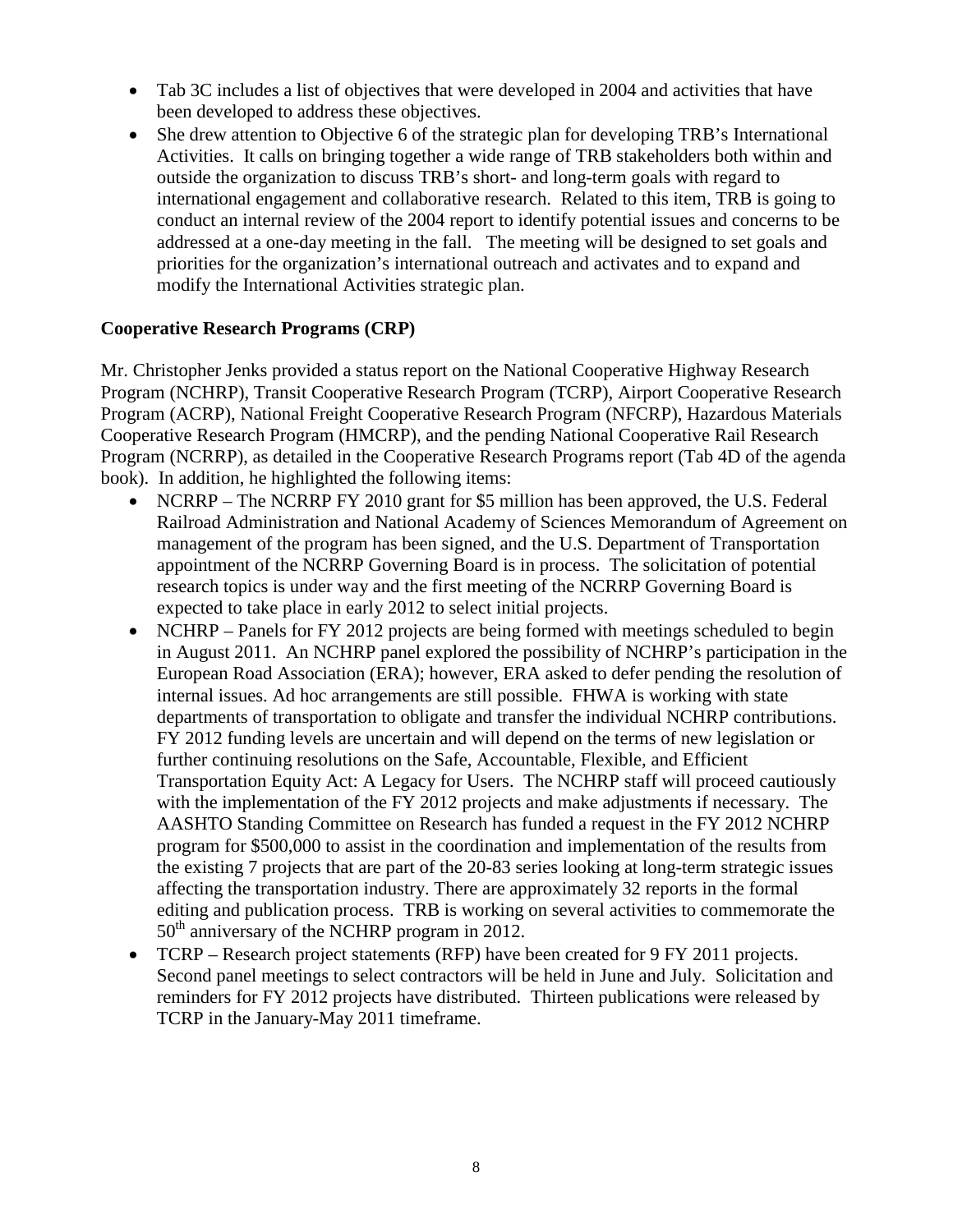- ACRP Approximately 126 problem statements were received for consideration as part of the FY 2012 program, and the ACRP Oversight Committee (AOC) will meet in July 2011 to select the FY 2012 research program. There have been 11 ACRP publications released during the January-May 2011 timeframe. The AOC has completed a review of ACRP processes and it has authorized a dissemination project to help ensure that ACRP products are widely distributed to appropriate airport practitioners.
- NFCRP FY 2011 funding for the program is pending approval by the U.S. Department of Transportation (DOT). Development of the FY 2011 program will continue, but individual contract executions will depend on the DOT's approval of the FY 2011 funds. Eleven NFCRP reports have been produced since the program's inception. The NCFRP Oversight Committee has authorized a project to assess what the program has accomplished, what is has affected, and where it should go from here.
- HMCRP Three reports have been published since the program began and three more are in the final stages of publication. Continuing resolutions have extended the program until September 30, 2011; however, funding from the sponsor has not yet arrived, but is expected and will allow contracting for the FY 2011 projects. First panel meetings to refine the scopes and issue requests for proposals on the FY 2011 projects were completed in May.

# <span id="page-8-0"></span>**Second Strategic Highway Research Program (SHRP 2)**

Mr. Neil Hawks directed members of the Executive Committee to the Strategic Highway Research Program 2 (SHRP 2) report (Tab 4E of the agenda book). Mr. Hawks highlighted the following items:

- About 20 percent of the planned research contracts have been completed, so research is still the major component of SHRP 2.
- SHRP 2 and the four major implementation partners—the U.S. Federal Highway Administration, the National Highway Traffic Safety Administration, the American Association of State Highway and Transportation Officials, and TRB—have pressed on with pre-implementation activities and engaged in planning for major implementation initiatives.
- Focus area highlights are included in the written report. Mr. Hawks ask Mr. Steve Andrle to provide a briefing on the Capacity focus area activities. Highlights from Mr. Andrle's presentation include the following:
	- o The charge of the Capacity focus area is to develop approaches and tools for systematically integrating environmental, economic, and community requirements into the analysis, planning, and design of new highway capacity.
	- o Almost any highway expansion that occurs will be financially, environmentally, or socially controversial. Failure to identify potential controversy and address it early can lead to delay.
	- o Anticipated outcomes and value added of the Capacity focus area include getting the right people at the table at the right time with the right information; making decisions that "stick" ; avoiding costly and time-consuming do-loops; serving environmental, community, and economic needs more closely; and expediting delivery of new capacity.
	- o Transportation for Communities—Advancing Projects through Partnerships (TCAPP) will be the core product from the SHRP 2 Capacity focus area and will include 42 basic decision steps from long-range highway planning to a record of decision.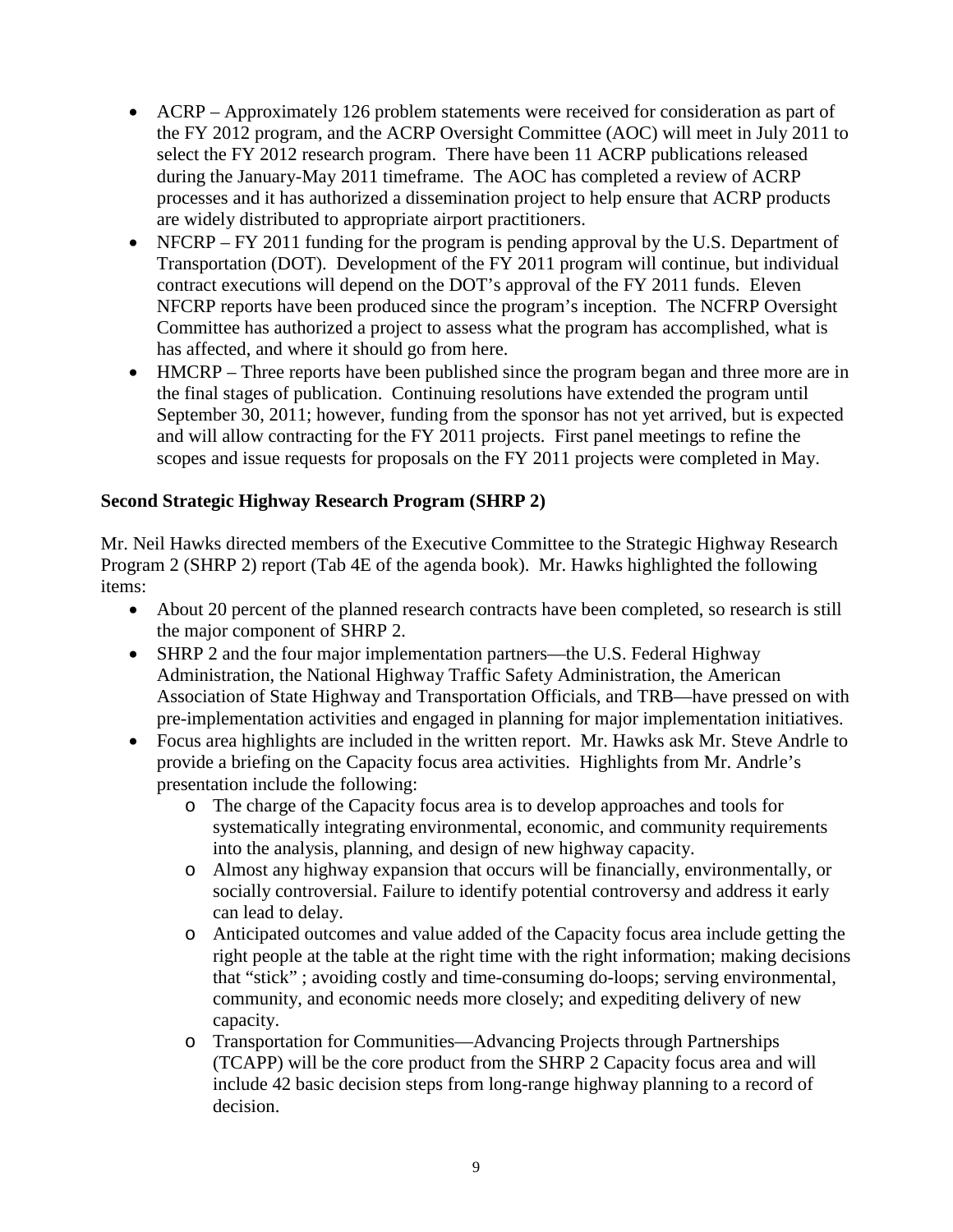- o Other major Capacity focus area products to be implemented that will advance these outcomes will include the Transportation Product Impacts web tool (T-PICS), a regional ecological framework, advanced models and networks, an operations guidebook for enhancing highway capacity, and a freight data and models road map.
- o Capacity products are intended to be used by transportation planning and programming practitioners in state departments of transportation and metropolitan planning organizations, but will probably be of interest to others as well.
- o The testing of implementation approaches is under way for all of the Capacity focus area tools, and early outcomes/implementation of the Capacity tools is taking place.
- o Key challenges to Capacity focus area product implementation include finding institutional homes for web products; adapting web tools to meet institutions' IT standards and requirements; getting transportation agencies to try and use products, and training practitioners to use products; keeping material fresh (e.g. allowing for new and updated case studies); and getting products into the classroom for training new professionals.

# <span id="page-9-0"></span>**U.S. Department of Transportation's Reauthorization Proposal**

Ms. Polly Trottenberg, Assistant Secretary for Transportation Policy, U.S. Department of Transportation, briefed the Executive Committee on the Administration's \$556 billion, six-year surface transportation reauthorization proposal. Ms. Trottenberg outlined how the proposal would address four broad goals—strengthening infrastructure, spurring innovation, ensuring safety, and reforming government and exercising responsibility. She noted that the fate of the program was tied into the overall Congressional negotiations over federal funding, but pointed out that the public is receptive to increased funding for transportation, as long as funding is invested wisely.

#### <span id="page-9-1"></span>**Subcommittee for NRC Oversight (SNO)**

Dr. Michael Walton described the role and background of the SNO and some of its oversight activities, including its efforts to support the broadening of the representation of minorities and women on TRB committees and panels as detailed in the SNO report (Tab 3A of the agenda book).

• Dr. Walton encouraged members of the committee to read the briefing material and noted that he would be available to answer questions on the briefing material or the SNO in general.

#### <span id="page-9-2"></span>**Lunch Break**

The Executive Committee recessed at noon for lunch.

### <span id="page-9-3"></span>**Afternoon Session**

<span id="page-9-4"></span>The Executive Committee reconvened at approximately 1:15 p.m.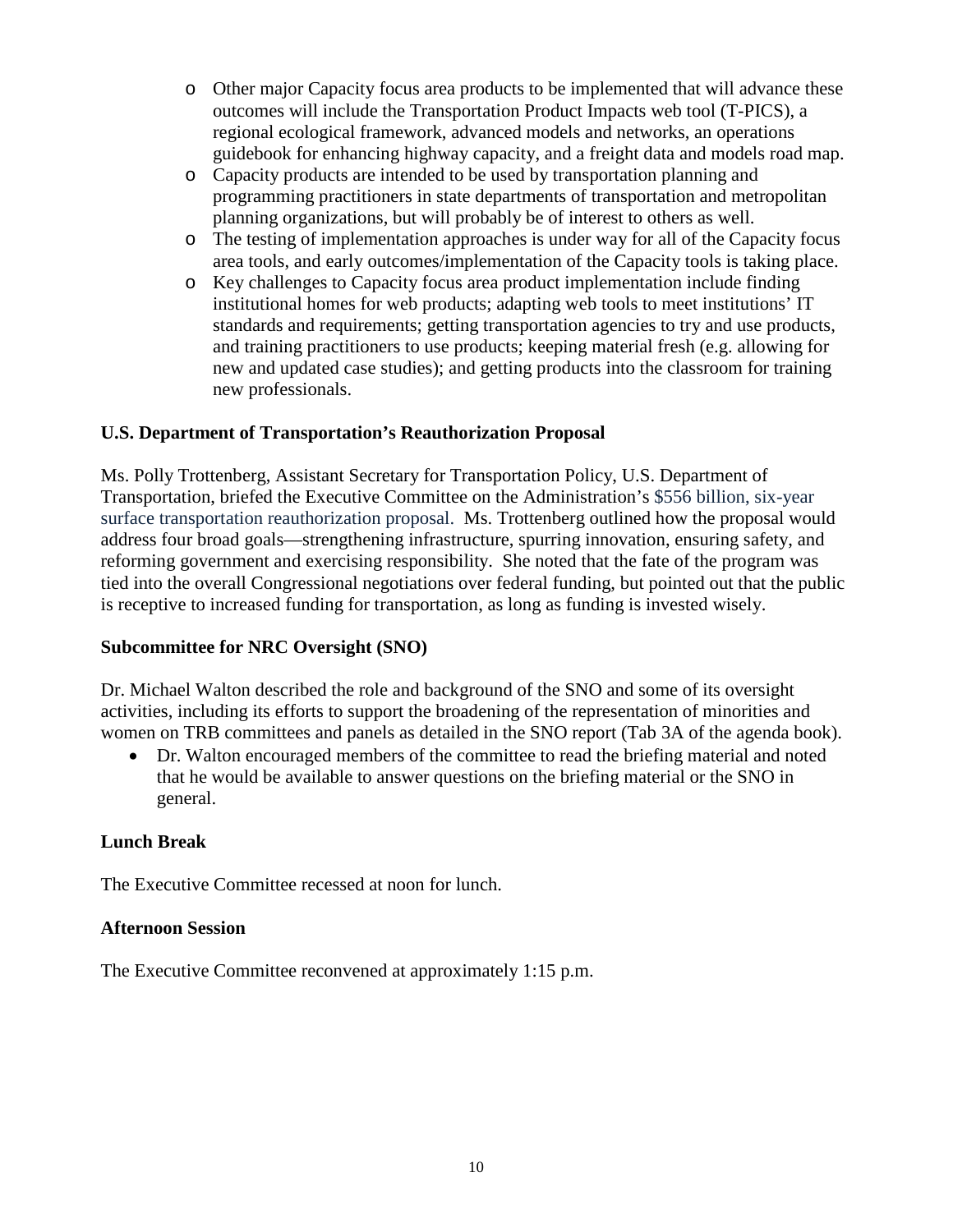# **Policy Session: Financing and Funding Transportation in a Transition Period (Part 1 of 2)**

• Chairman Pedersen welcomed the policy session panelists and expressed the Executive Committee's appreciation for their participation in the session. Members of the panel included Susan Irving, Director, Strategic Issues, Government Accountability Office; Ronald Utt, Herbert and Joyce Morgan Senior Research Fellow, Thomas A. Roe Institute for Economic Policy Studies, The Heritage Foundation; Asha Weinstein Agrawal, Associate Professor, Department of Urban and Regional Planning, San José State University, and Director, National Transportation Finance Center, Mineta Transportation Institute; and Jane Garvey, North American Chairman, Meridiam Infrastructure.

Chairman Pedersen noted that the session would explore the motivation for opposing transportation funding with the goal of discovering potential points of confusion or misunderstanding that might help the transportation community, or the modes that make up that community, better tailor messages about the rationale for investing in transportation.

A summary of the policy session panelists; presentations and ideas that resulted from the policy session discussion are included in David Seltzer's Rapporteur Summary.

### <span id="page-10-0"></span>**Break for Evening**

Chairman Pedersen called a recess to the meeting at 6:30 p.m.

### **June 11, 2011**

<span id="page-10-1"></span>Chairman Pedersen called the Executive Committee back in session at 8:30 a.m.

# <span id="page-10-2"></span>**Policy Session: Financing and Funding Transportation in a Transitional Period (Part 2 of 2)**

#### <span id="page-10-3"></span>Policy Session Rapporteur Summary

Summary observations drawn by Mr. David Seltzer, Principal, Mercator Advisors, LLC, from the previous day's presentations and discussion included the following:

#### **The Hangover, Part 2 (Susan Irving)**

- Because the United States. has the world's largest economy, we have been able to get away thus far with fiscal policies that no other country could.
- While federal spending levels are clearly a problem, the spiralling federal deficit is more attributable to revenue declines, caused by growth in unemployed, premature retirements, and financial sector meltdown.
- The fundamental issue is not the current outstanding balance of federal debt, but the prior actions that produced it.
- Budget deficits will continue at 5% of GDP indefinitely, even under optimistic scenarios; soon will become untenable.
- Unrealistic to think we can "grow our way" out of the deficit problem.
- *In short,* our fiscal condition may be summed up: "Attention: Deficit Disorder!"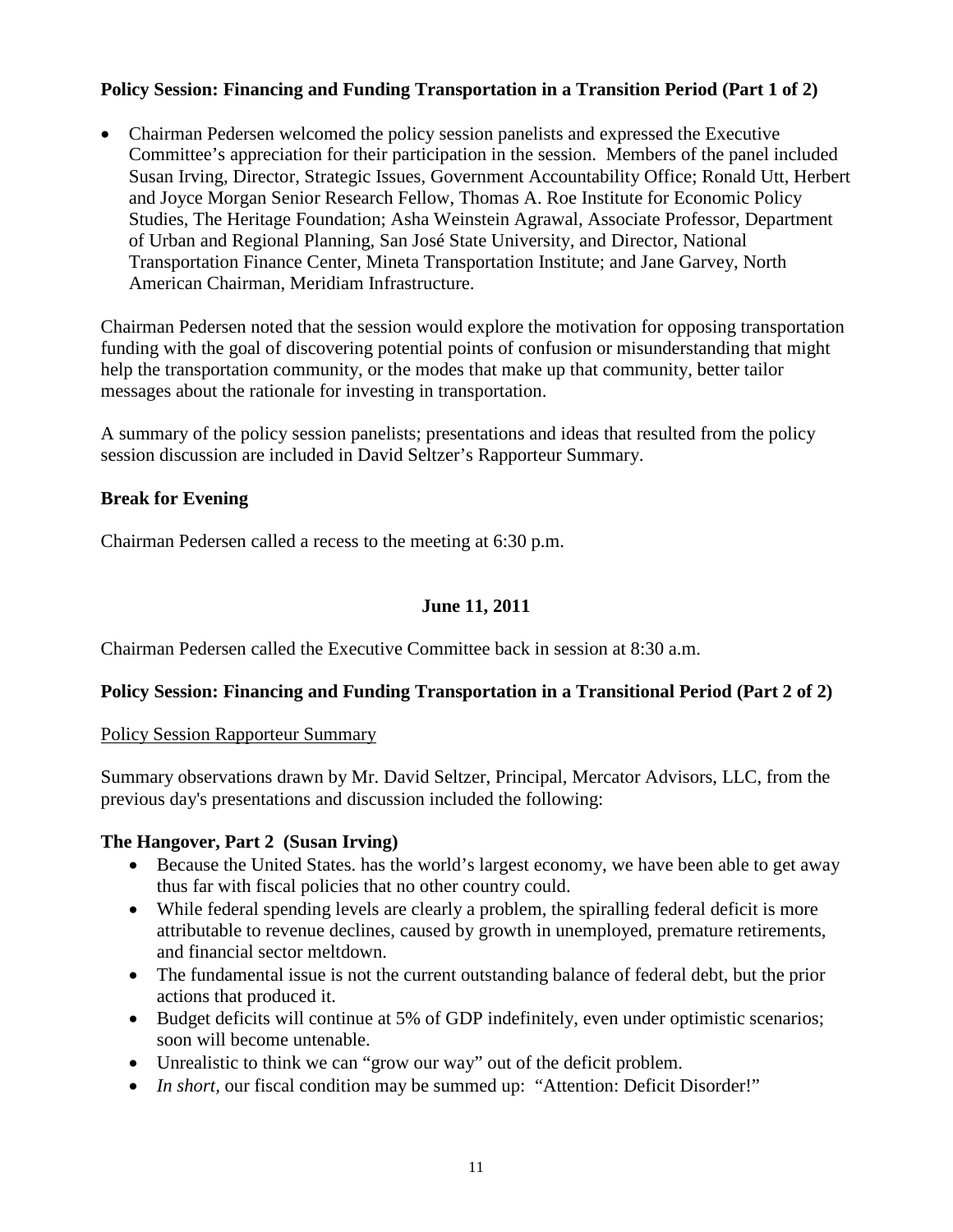# **A Transportation Policy "Attitude Problem" (Ron Utt)**

- Historically, the transportation trust funds have "taken care of themselves" in financial terms.
- Over the years, we have allowed budgetary capacity, not user/payer preferences, to drive investment levels and resource allocation.
	- o *We have failed to rely on market signals as to what people truly want.*
	- o *We have had a transportation budget but not a transportation policy*.
- As an industry, we have neglected building a strong constituency to "sell" our message; as a result, transportation policy has a relatively low political priority.
- We need to convince people that they are getting something in return; rather than saying "Do you realize how little you are paying?"
- Market processes should inform polices to optimize transportation investment—especially in this era of constrained resources.

# **"Selling" Transportation as a Policy Priority (Asha Weinstein Agrawal)**

- Both polls and the ballot boxes indicate that the public will support new taxes and charges for transportation *if*:
	- o it is locally imposed (at a level near enough for the voter to see the connection between the payment and the benefit);
	- o there is a specific project list or narrowly defined purposes;
	- o the themes of maintenance, safety, and the environment are emphasized; and
	- o advocates use outreach and education to help shape public opinion.

# **Public-Private Partnerships (PPPs): Living in a Material World (Jane Garvey)**

- PPP is a project delivery and financing tool; *not* a funding source:
	- o *Projects still require an underlying tax or user charge to pay the return on investment.*
- Limited number of fully self-supporting projects, except perhaps for high-occupancy toll lanes.
- Availability payment approach (tax-supported PPPs) links long-term performance of project to the financing structure, promoting life-cycle costing.
- Can be used *selectively* for transit, highways, other purposes (civil infrastructure).
- Key ingredients to a successful PPP process are:
	- o local champion advocating the approach;
	- o clearly articulated public policy objectives;
	- o upfront legislative approval and transparent process (reduce political risk at both front-end and annually) for appropriations; and
	- o financially sound state/local governmental unit.

# **Red Meat Ruminations:**

- Key factors affecting transportation funding strategy include the following:
	- o Financially sound state/local governmental unit;
	- o Fuel efficiency gains—the public should be apprised of the magnitude of the revenue losses from hybrids/improved gas mileage;
	- o Performance-based transportation outcomes—the public is willing to accept dynamic pricing in exchange for enhanced service;
	- o The equity issue—you must show the distribution of benefits relative to who bears the costs; and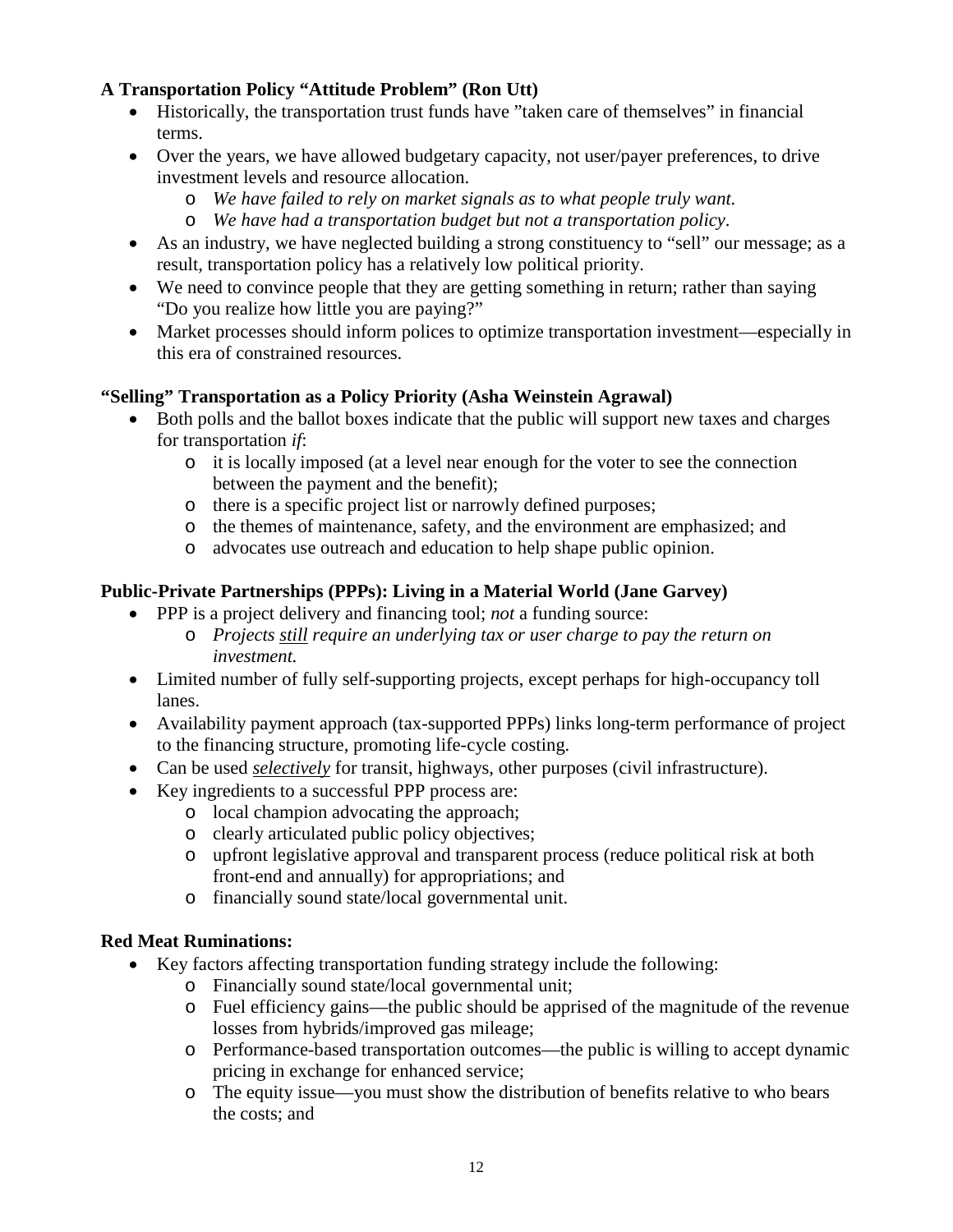o Value capture--make greater efforts to capture the appreciated value at highway interchanges/stations, as source of capital funding.

 Can successful political support for transportation at the state and local levels be used to generate support at the federal level? Or does this imply that more emphasis should be devolved from federal to state/local governments?

- Railroads are the original "toll facilities":
	- o Carriers must recover both capital *and* operating costs from user charges.
	- o Railroads learned painfully in recent decades that they needed to downsize their networks to remain self-supporting/profitable.
- Dedicating specific revenues to specific purposes may have short-term political appeal, but limits the flexibility of the transportation funding system to respond to evolving needs in the future.
- Addressing the "Infrastructure Deficit" is just as vital to the nation's well-being as dealing with the federal deficit, yet no one ever talks about it.
- **VMT**  $\rightarrow$  **VWP:** espousing charging schemes based on vehicle miles traveled results in villagers with pitchforks!
- *The Vision Deficit*: In the past, the United States built the canals, transcontinental railroads, farm-to-market roadways, Interstate highways, and the aviation system. Where is the aspirational view today?

# <span id="page-12-0"></span>Executive Committee Policy Session Concluding Discussion

Themes that emerged from the Executive Committee's discussion included the following:

- The combination of a federal budget constrained by rapid growth in health care, expanding Social Security and Medicare recipients, an influential "no tax increase" constituency, and transportation user fees and taxes that are declining in real terms raises fundamental questions about what the federal role in transportation infrastructure will be going forward.
- Building support for investment, whether at the federal, state, or local levels, has been driven in the past by estimating the "need" for infrastructure based on the cost of construction and maintenance rather than on what the investment will yield in the future in terms of user benefits and/or economic development.
- With much of the network in place, there is no shared vision of the importance of transportation investment that was characteristic of the last half of the  $20<sup>th</sup>$  Century.
- The declining real growth in surface transportation trust fund revenues, combined with real growth in vehicle miles traveled, indicates that trust funds will not be adequate to meet funding levels required to sustain and expand the network. Various bonding, pricing, and revenue capture strategies will become part of the funding mix in the future, though projects that can pay for themselves based on user revenues alone are the exception rather than the rule.
- Reliance on user fees to fund highways appears to be declining due to growth in reliance on sales taxes in some jurisdictions.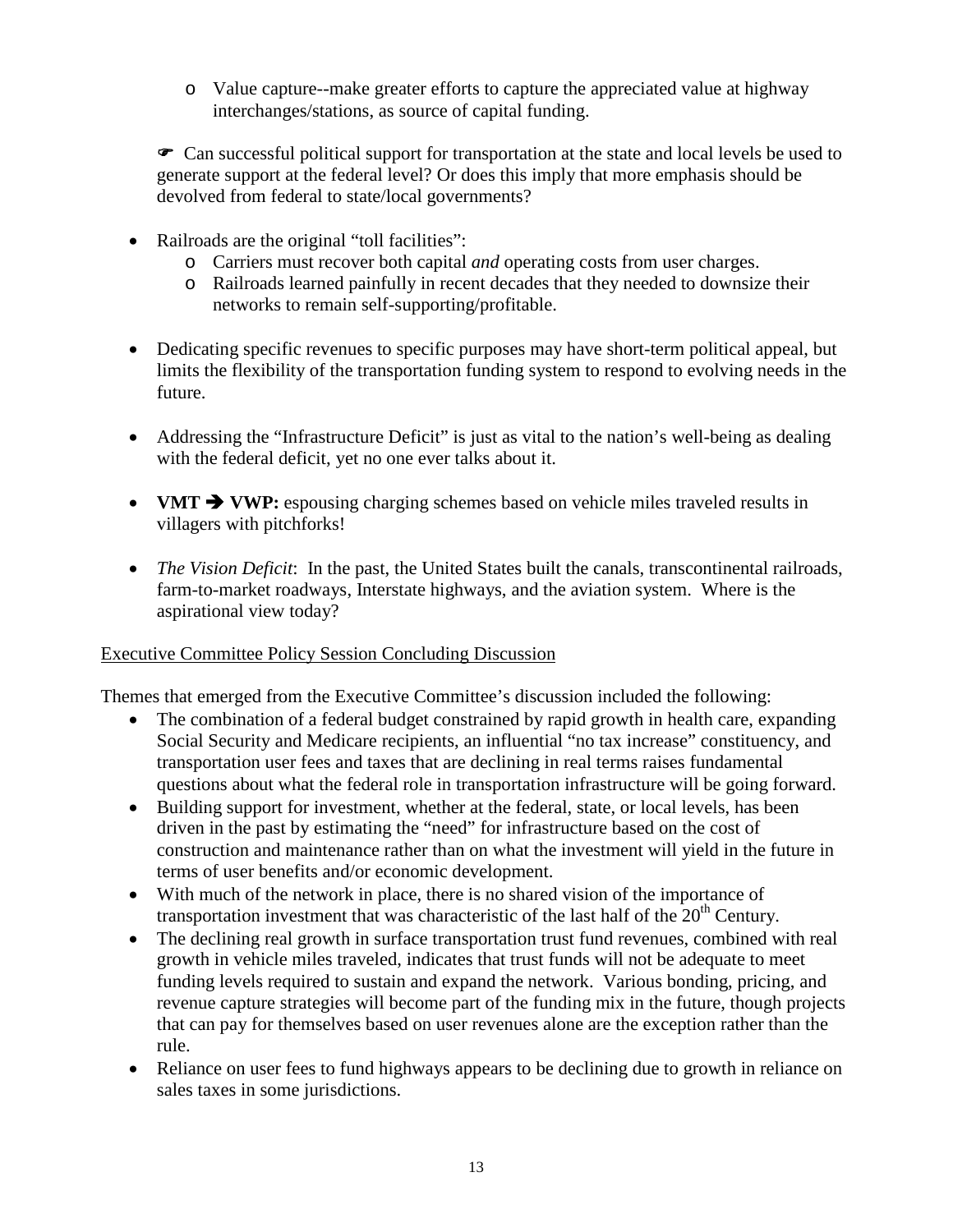- Direct charging for infrastructure use is one ultimate, logical outcome of moving away from the fuel tax, but there is little indication that the public or political system is prepared for such a radical transition.
- Opinion polls and ballot initiatives indicate that the public will support tax or pricing measures when it can be convinced of direct benefits to voters that will result. General tax increases for general improvements have far less support.

# <span id="page-13-0"></span>**Future Policy Session Topics**

Mr. Russell Houston provided an overview of the SPPR's suggested topics for the January 2012 policy session (Tab 6B of the agenda book).

• The Executive Committee decided to explore "Inland Waterway Issues." The session will focus on the United States' inland waterway system in the context of the overall national transportation system. The session will examine the issues and challenges facing the industry from a variety of perspectives.

# <span id="page-13-1"></span>**Administration and Finance Division**

Mr. Michael LaPlante summarized the Administration and Finance Division report (Tab 4C of the agenda book). During his presentation he reported that:

- The total level for all TRB program activities has increased from \$99 million in calendar year 2009 to more than \$113 million for 2010, and is estimated to reach nearly \$125 million in 2011. These increases are mainly due to expected growth in SHRP 2 subcontractor activity and billings.
- The 2010-2012 triennium budget calls for level funding from TRB's major sponsors.
- TRB self-generated income such as affiliate fees, publications sales, and Annual Meeting registration has been steadily increasing for the past several years. TRB anticipates that these increases will more than offset any increased expenses attributable to inflation and minimal salary increases.
- In the current 2010-2012 triennium, the states collectively are financing about 45 percent of TRB's Core Program. At present FHWA, TRB's largest and original sponsor, contributes about 14 percent, other agencies finance about 9 percent, and TRB self-generated income covers the remaining 32 percent.
- The amount of annual core operating expenditures held in reserve is expected to increase to approximately \$16M during the current triennium, representing slightly more than one full year of Core expenditures.

# •

# <span id="page-13-2"></span>**TRB Studies on Travel Data, and on Equity and Transportation Finance**

Dr. Joseph L. Schofer, Professor of Civil and Environmental Engineering and Associate Dean, McCormick School of Engineering, Northwestern University, briefed the committee on two recent special reports that were produced by committees he chaired.

• *TRB Special Report 303: Equity of Evolving Transportation Finance Mechanisms* addresses the equity of alternatives to current transportation finance mechanisms, notably mechanisms based on tolling and road use metering (i.e., road pricing). The report concluded that broad generalizations about the fairness of high-occupancy toll lanes, cordon tolls, and other evolving mechanisms oversimplify the reality and are misleading. The fairness of a given